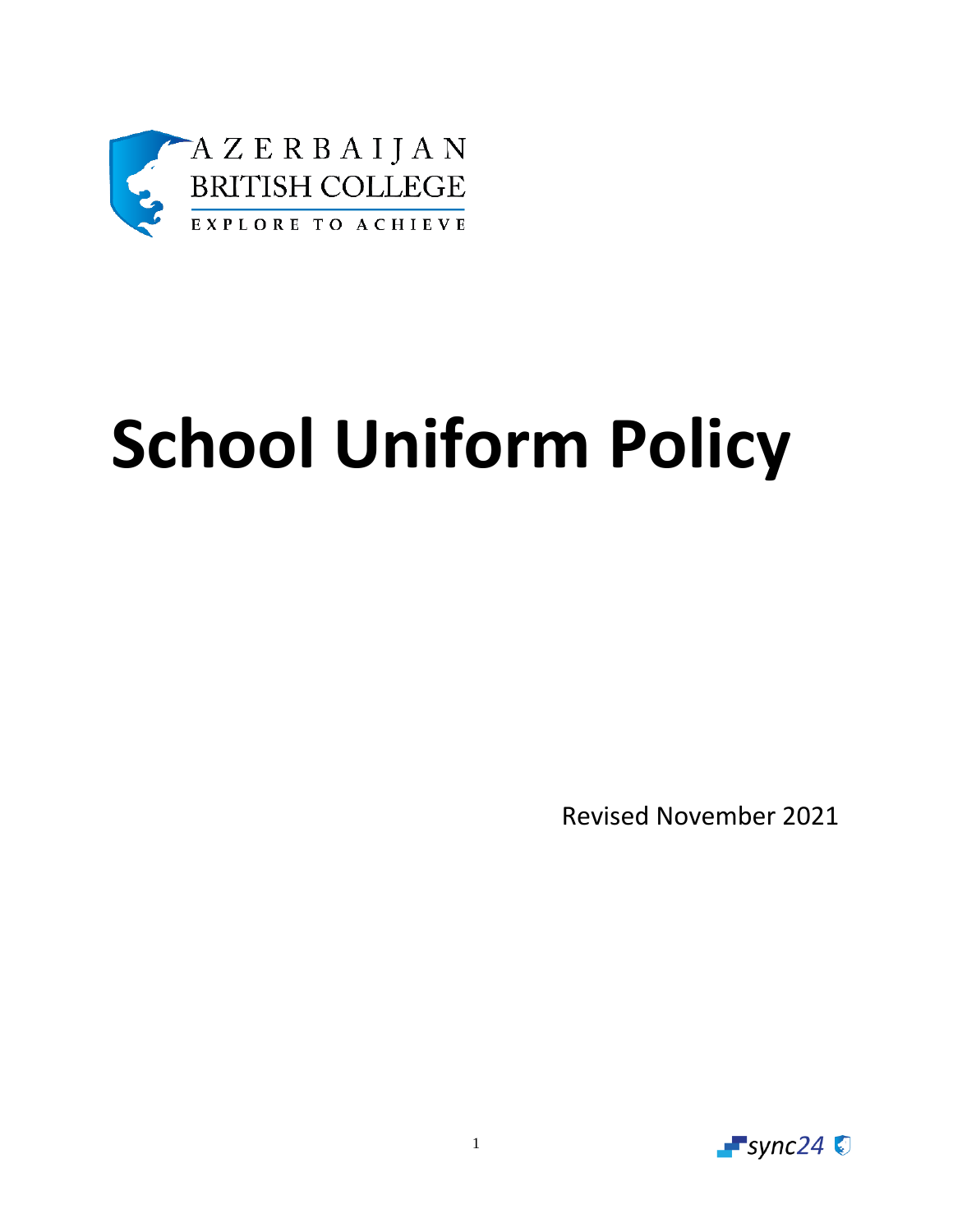# **SCHOOL UNIFORMS: WHAT THEY ARE AND WHY THEY WORK**

Research shows that school uniforms support a safe and disciplined learning environment which is the first requirement of any good school. By wearing their school uniforms, students will become part of a team, to belong. It is this team effort that the School hopes will help students experience a greater sense of school identity, adopting our school values and promotion of academic excellence. Young people who are safe and secure and who learn our values (PRECISE) are better students. In response to growing levels of violence in the world, many parents, teachers, and leaders have come to see school uniforms as one positive and creative way to reduce discipline problems, increase a sense of belonging and establish a shared identity.

# **PURPOSE:**

The purpose of the School Uniform Policy is to encourage our students to experience a greater sense of school identity and belonging, to encourage an improvement in student behavior, to reduce school clothing costs, to encourage a high level of participation and to improve academic performance.

### **ANNUAL EVALUATION:**

In a continuing effort to measure the effectiveness of the School Uniform Policy, all stakeholders will be consulted annually.

# **SCHOOL UNIFORM POLICY:**

The mandatory uniform school policy began in September 2016 for Years 1 through to 11. Students in EYFS and Key Stage 5 do not have to wear uniform. Key Stage 5 students are expected to dress in smart work wear suitable for a professional working environment. A child, not in the correct uniform will not be let into class until it is resolved.

# **Primary & Secondary School Resolutions**

- First Occurrence The child can be reminded of the rules and a communication home will be sent reinforcing the uniform policy.
- Second Occurrence A call can be made to the parent to bring in clothes. The student may receive a detention. Again a communication home will be sent reinforcing the uniform policy.
- Third Occurrence Parent will be notified to pick up their child and return them to school, once they are in appropriate school uniform.
- Fourth Occurrence This is considered defiance and the Code of Conduct will be applied.

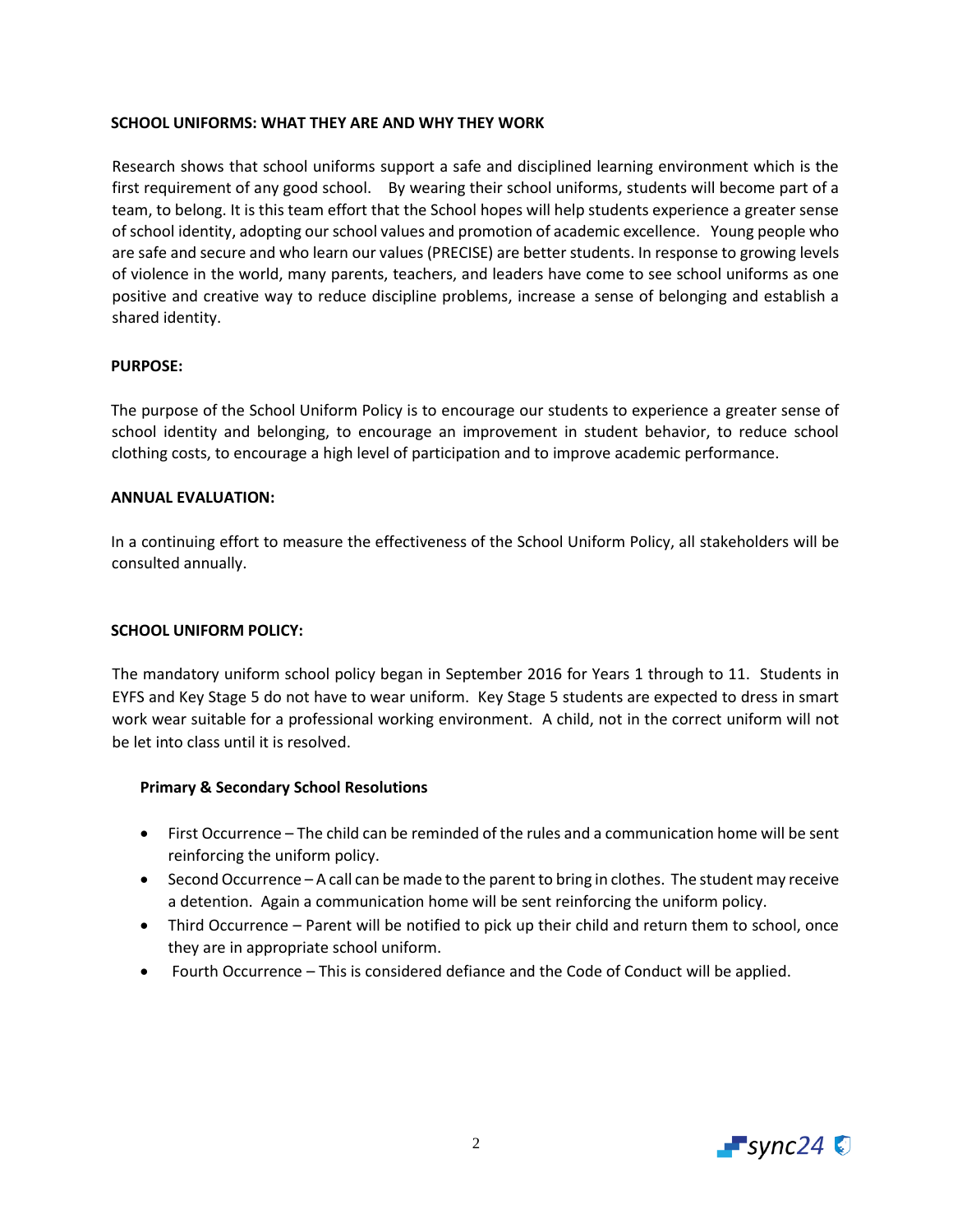# **SCHOOL UNIFORM:**

The following items of clothing are official uniform:

- Grey polo shirt (short-sleeved) with school logo
- Grey polo shirt (long-sleeved) with school logo
- Dark blue (Navy) trousers or Dark blue (Navy) skirt or skort
- Long-sleeve zip up hoodie with school logo (can be worn indoors)
- Formal black shoes



Scarves, coats and winter hats may be worn outside of the school buildings. These are not school issue but should be of an appropriate style, colour and design as befits the ethos of the school.

# **WEARING OF JEWELRY:**

The wearing of jewelry is discouraged because it may cause injury, potential loss, damage or theft and finally we are a place of study and work. Our expectations are only one set of ear studs or earrings (one in each ear). No other jewelry to be worn. Students will be asked by teachers to remove inappropriate jewelry.

# **HAIR GUIDELINES:**

Students hair is to be clean, neat and tidy at all times. Hair longer than shoulder length is to be worn tied back as a health and safety measure. Ribbons, clips, bands etc are to be of in school colour. Hair colouring, including bleaching as well as excessive or extreme styles is unacceptable (excessive or extreme as judged by school authorities). Parents are encouraged to contact the Head of School if they are not clear on the expectations prior, to cutting hair.